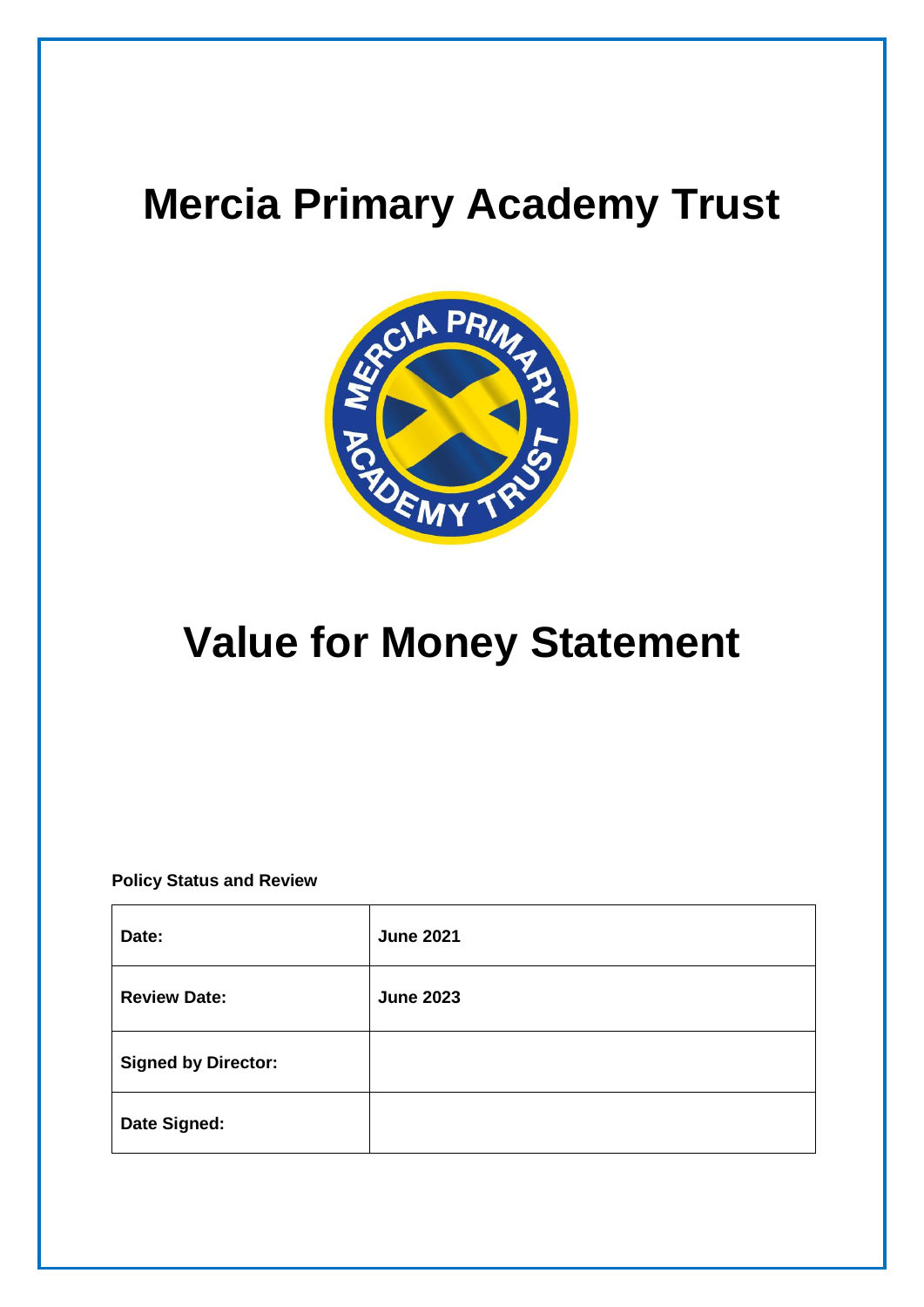Academy Trust Name – Mercia Primary Academy Trust Academy Trust Company Number – 08748904 Year ended 31<sup>st</sup> August 2020

I accept that as accounting officer of Mercia Primary Academy Trust I am responsible and accountable for ensuring that the academy trust delivers good value in the use of public resources.

I am aware of the guide to academy value for money statements published by the Education Funding Agency and understand that value for money refers to the educational and wider societal outcomes achieved in return for the taxpayer resources received from the ESFA.

I set out below how I have ensured that the academy trusts' use of its resources has provided good value for money during the academic year.

Our Aim - Everyone is valued and shares responsibility for the challenging learning that takes place

Through partnership between Governors, staff, parents, pupils, external partners and the local community, the Academy Trust will provide the facilities, resources and vision to enable the Academy to flourish and provide pupils with the best possible education.

Improvement focusses identified for this year included:

- Reading
- Broad and Balanced curriculum
- Creation of Learning Networks
- Reaching out to other local schools who may wish to join the Trust.
- Ensure the safety of all children and staff through a national pandemic
- To provide a consistent education whilst managing Covid 19.

#### **Objectives, Strategies and Activities**

The strategic goals of the academy trust are:

- 1. To provide high quality education provision for all academies within the academy trust that improve the outcomes of all of our pupils. This will be achieved by providing appropriate and proportionate support and challenge each academy within the academy trust. There will be a focus on:
	- Establish and monitoring a system of governance through effective academy committees.
	- Providing intervention to support school improvement.
	- Developing collaborative curriculum activities to support key skill development, increasing independence and vocational/work-related learning.
	- Developing monitoring and evaluating strategies and procedures that will drive school improvement.
	- Supporting the procurement of best value central services.
	- Collaboratively sharing and supporting best practice.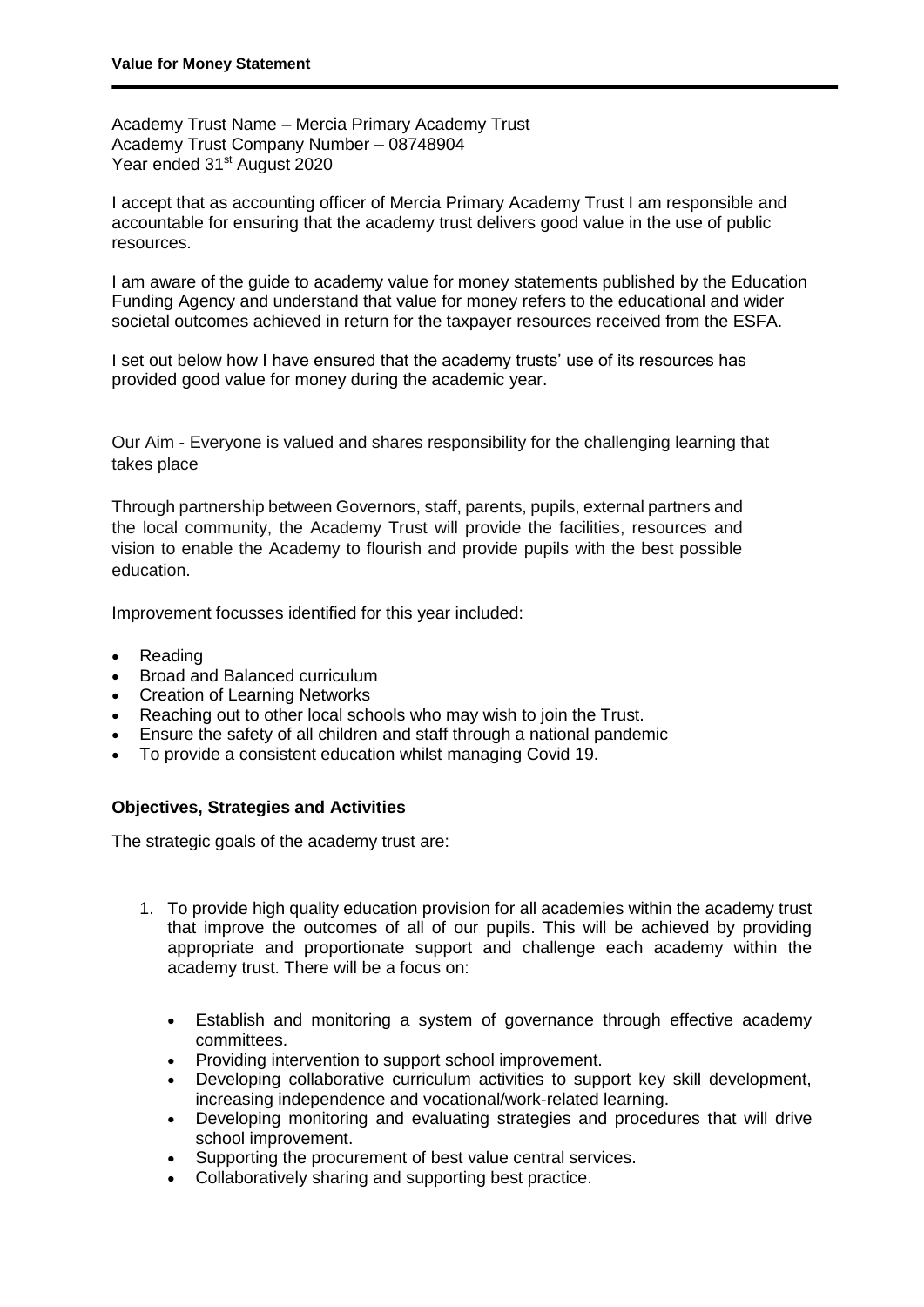- 2. To provide the same high quality of education provision to pupils outside of the trust to help achieve the government's aim of the same standard of education for all children. This will be achieved by:
	- Developing a systematic marketing strategy and work with local stakeholders, Headteacher forums and the DfE to identify potential schools and academies that wish to join the academy trust.
	- Build capacity by creating a robust management structure which involves building a central team to support the board of trustees.
	- Develop training based on the expertise within the academy trust that can be delivered to other education providers.

Develop more effective means on collaboration with other education providers to share best practice and encourage

## **Public Benefit**

Mercia Primary Academy Trust is approved by the Department of Education (DfE) and funded wholly by the Education Skills Funding Agency (ESFA) to further the education of pupils admitted under the requirements set by the ESFA Funding Agreement with the admission of pupils without fee. Parents are able to apply for their children to be admitted in accordance with these requirements. Governors ensure that applications are considered appropriately.

The trustees confirm that they have referred to the guidance contained in the Charity Commissioner's general guidance on public benefit when reviewing the academy trust objective and aims and in planning future activities for the period. The trustees consider that the academy trust can clearly demonstrate that its aims are to advance education for public benefit.

Both Lark Hall Infant Academy and Flax Hill Junior Academy received Ofsted during 2016- 2017. As an independent report on the school's quality and progress they reflect the long term progress both schools are making. Lakeside Primary was graded as good during their Ofsted inspection in 2014-2015.

## **Financial Governance and Oversight:**

The Trust has a strong financial governance oversight. The Trust has an annual internal audit and financial heath check provided by Staffordshire County Council, as well as an external audit annually. This service reviews the financial systems and procedure in place and their findings are reported back to the Trustees and Directors of the trust.

- The finance committee received comprehensive termly reports
- SLAs are monitored for accuracy, value for money and effectiveness
- Financial controls are strong and effective
- Salaries are reviewed regularly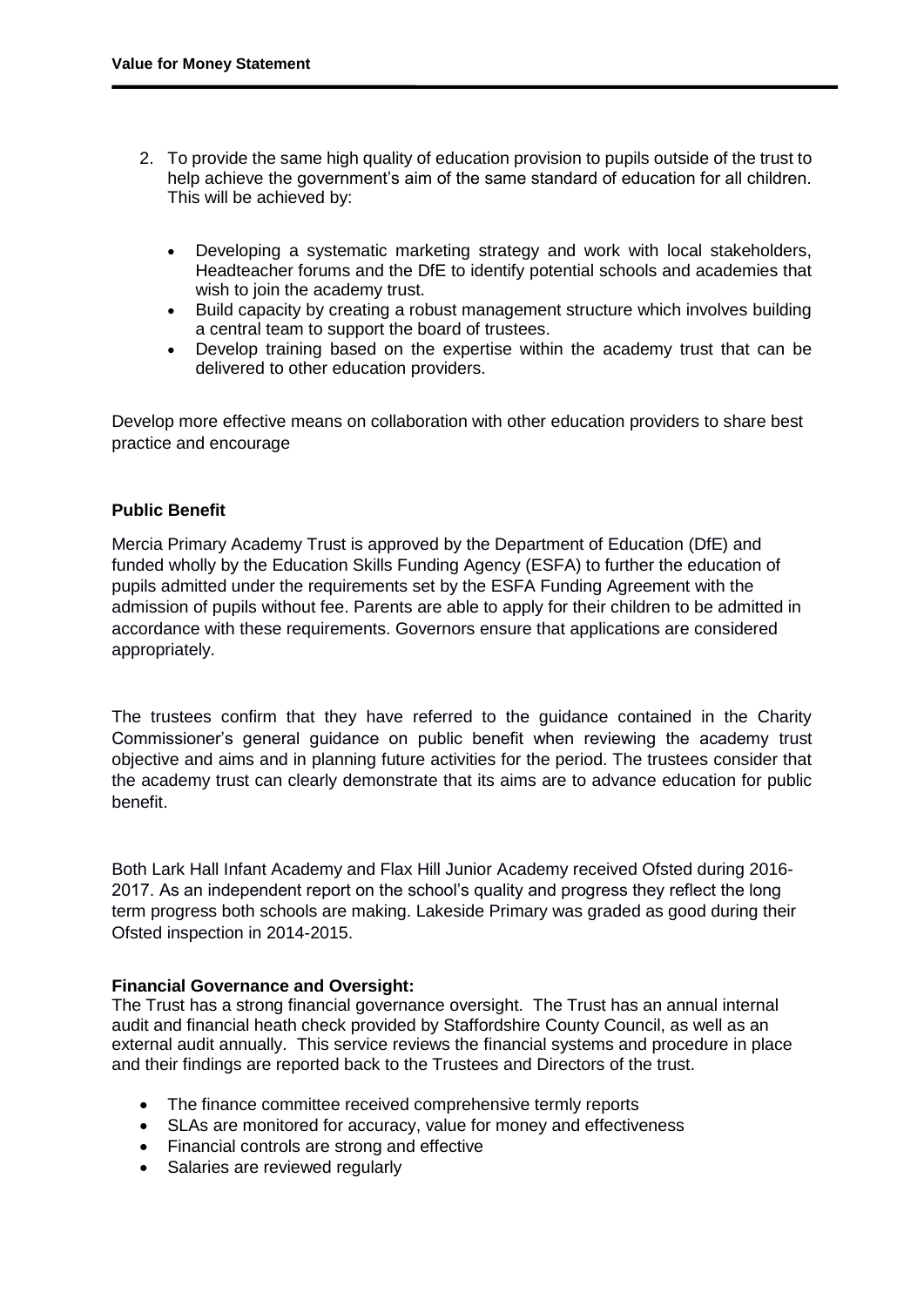• Income and expenditure are proportionate for the services offered.

The Trust now offers an excellent Pre School provision at Lark Hall, and Lakeside. Both Lark Hall and Flax Hill sites cater for extended school provisions with Breakfast Club and After school care offered. Extra-curricular options are varied with a wide selection of options to undertake.

The Directors approve a balanced budget each year to ensure the viability of the Trust for the foreseeable future. Reserve levels are stable and offer the Trust financial stability.

Moving forwards, the Trust is actively involved with the local cluster of primary and secondary schools and it is hoped that further schools will join the MAT in the future.

This information can be made available in a range of formats and languages, including Braille and large print. If this would be useful to you or someone you know, please contact your Directorate HR Unit.

*A signed copy of this document is available from the school office.*

#### **Version Control**

| <b>Version</b> | Date Approved | <b>Changes</b>                         | <b>Reasons</b><br>for<br><b>Alterations</b> |
|----------------|---------------|----------------------------------------|---------------------------------------------|
|                | 24.03.2021    | Added range of formats   Accessibility |                                             |